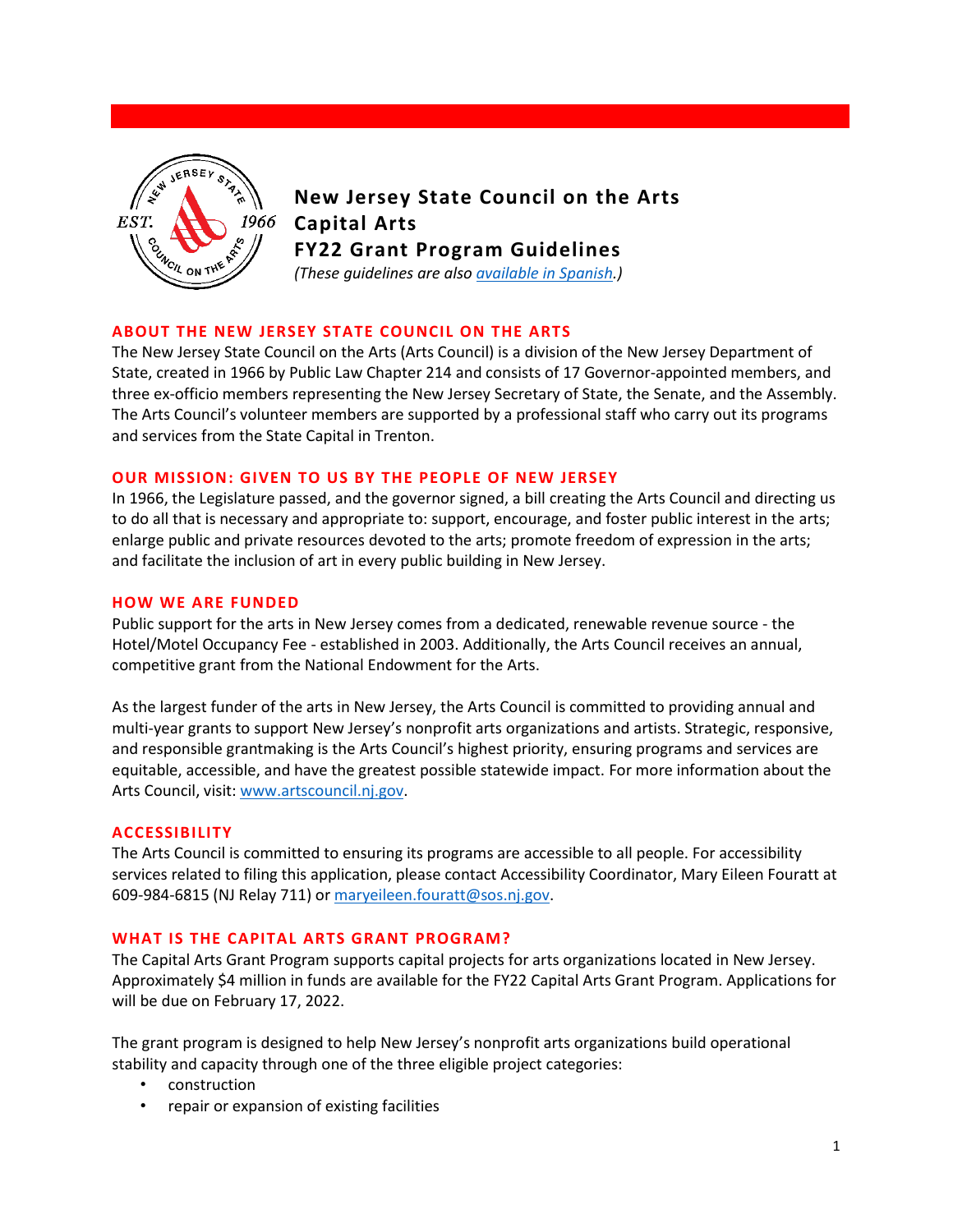• acquisition/installation of building service equipment (plumbing, mechanical, and/or electrical equipment, et. al.)

For all requests, applicants must demonstrate control of the property through either a deed or valid lease.

# **Ineligible Projects:**

The following capital-associated projects are not eligible for support through this grant program:

- Projects for a building/property for which the lease will expire during the grant period.
- Projects taking place in buildings/sites listed or considered "certified eligible" for listing in the New Jersey or National Register of Historic Places, or a contributing resource to a NJ or National Register-listed or eligible historic district.
- Costs associated with general maintenance.
- Projects primarily centered around landscaping.
- Predevelopment or planning costs, such as structure reports, master plans, and architectural studies.
- Acquisition of collections.
- General operating/administrative costs for running the organization (including but not limited to salaries, travel, personnel, office supplies, mortgage or rent, operating overhead or indirect costs, etc.).
- Costs associated with representation, proposal, or grant application preparation.
- Costs associated with debts, contingencies (money set aside for possible expenses), fines and penalties, taxes, and other financial costs including bank fees and charges and credit card debts.
- Costs for travel, private entertainment, food, beverages, plaques, awards, or scholarships.
- Technology upgrades or equipment.

# **ELIGIBILITY REQUIREMENTS**

An eligible applicant is a New-Jersey based 501(c)(3) nonprofit arts organization that owns or leases its building and has space dedicated to serving the public within that facility.

For the purposes of this grant program, an arts organization is defined as an organization whose primary purpose (mission) is to create, perform, present or otherwise promote the visual, performing or literary arts and who presents that work year-round.

An ineligible organization is one that does not feature the arts as its primary mission, and/or does not offer arts-based programming throughout the year.

*An example of an ineligible organization: ABC Community Center is a nonprofit organization whose mission is to develop arts, humanities, and history programs for youth. It presents humanities and history-based programming year-round, and hosts one three-week arts and music festival in June.*

# **Eligibility Criteria:**

The Capital Arts Grant Program is open to applicants that are:

- 1. incorporated in New Jersey as a non-profit organization as of February 15, 2020;
- *2.* tax-exempt according to the IRS in accordance with sections 501(c)(3);
- 3. currently registered as a charitable organization with the Division of Consumer Affairs/Office of [Consumer Protection](https://www.njconsumeraffairs.gov/charities) and compliant with all renewal requirements of the CRI Act;
- 4. currently registered as a non-profit corporation with the [NJ Division of Revenue](https://www1.state.nj.us/TYTR_BRC/jsp/BRCLoginJsp.jsp) and compliant with all renewal requirements of the NJ Treasury; and,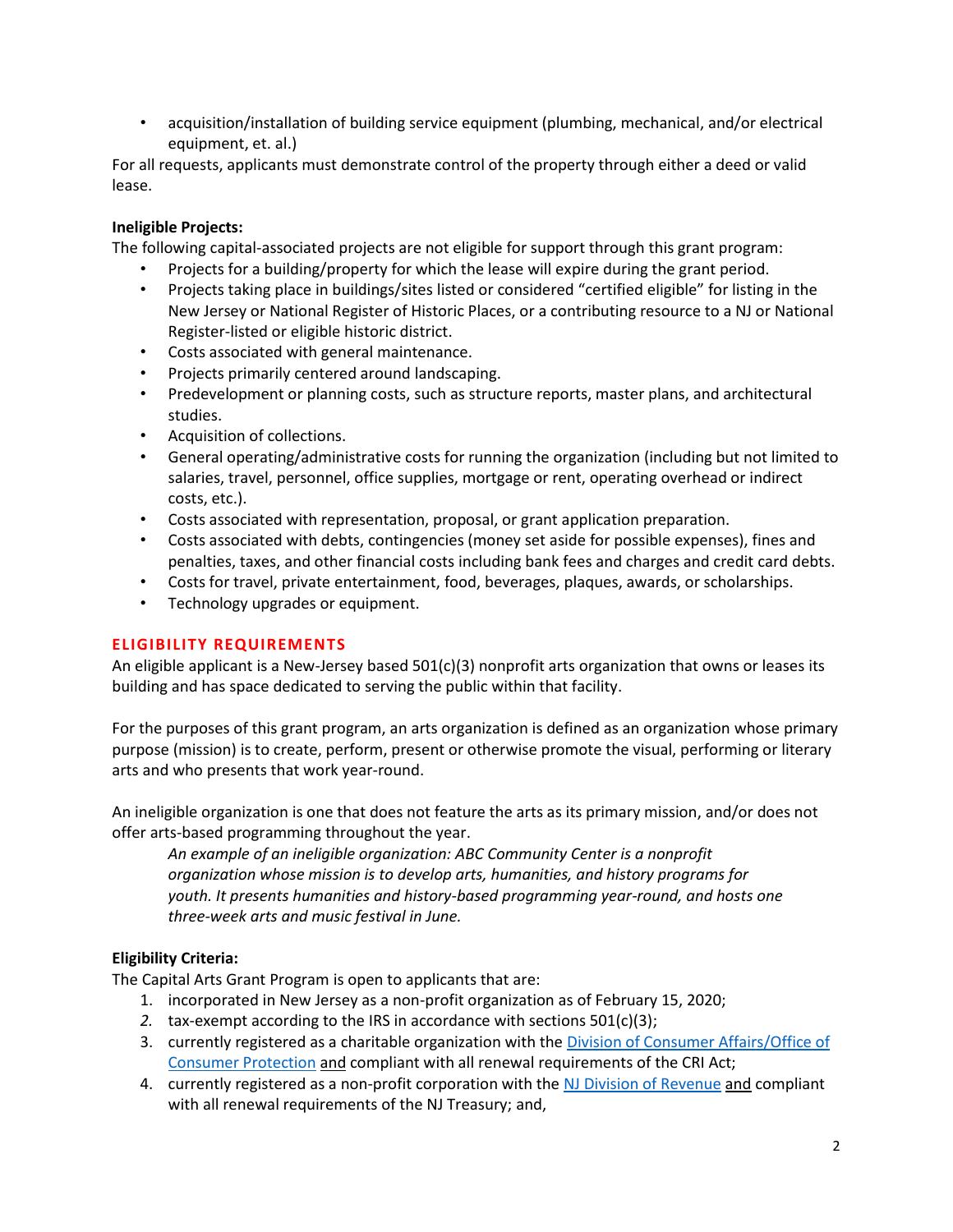5. compliant with all pertinent state and federal regulations including but not limited to: Fair Labor Standards, Civil Rights Act of 1964; Section 504 of the Rehabilitation Act of 1973, as amended; Title Disabilities Act of 1990; Drug-Free Workplace Act of 1988; and Section 1913 of 18 US.C. and Section 319 of P.L. 101-121.

Applicants must also verify that they:

- 1. have an arts-focused/based mission;
- 2. have been in existence and providing public programs or services for a least two years prior to this application;
- 3. primarily serve New Jersey communities (for example, a New Jersey-based dance company must demonstrate that the majority of its performances/touring engagements are located in New Jersey);
- 4. have a board of directors responsible for the governance and administration of the organization, its programs, and finances;
- 5. employ at least one half-time administrative staff person (20 hours/week at minimum) responsible for contributing to the administrative oversight of the organization;
- 6. own/rent a facility that provides access to the public (proof of ownership/lease required) (please see Ownership Status for additional details);
- 7. are currently open and serving the public;
- 8. are in good standing with all current Department of State grant program requirements, if applicable; and,
- 9. will be registered as a vendor with the Department of Treasury's NJSTART before the execution of the Capital Arts contract. The [Quick Reference Guide](https://www.state.nj.us/treasury/purchase/njstart/pdf/Vendor-Registration.pdf) provides step-by-step instructions on how to register your organization as a vendor in NJSTART.

*Note: Multi-county or statewide organizational impact is not a requirement in this program. New Jersey arts organizations that receive Local Arts Program support through their County Cultural and Heritage Commission, and meet the eligibility requirements, are invited to apply.*

# **Ownership Status**

Applicants must own or lease AND operate the property for which the grant is sought.

No application will be considered without assurance of ownership or lease, and no grant will be awarded without a signed lease/copy of deed and written consent from the property owner.

# **Ineligible Organizations**

The Capital Arts Grant Program cannot accept an application from an organization that does not meet the eligibility requirements and/or is:

- registered with the NJ Division of Revenue as a Foreign Nonprofit
- a K-12 school
- a college/university
- an auxiliary support organization (i.e. "Friends of" organizations). If your organization is incorporated as a "friends of" organization, but DBA (doing business as) under a different name, your organization is not eligible to apply.
- a municipality/unit of government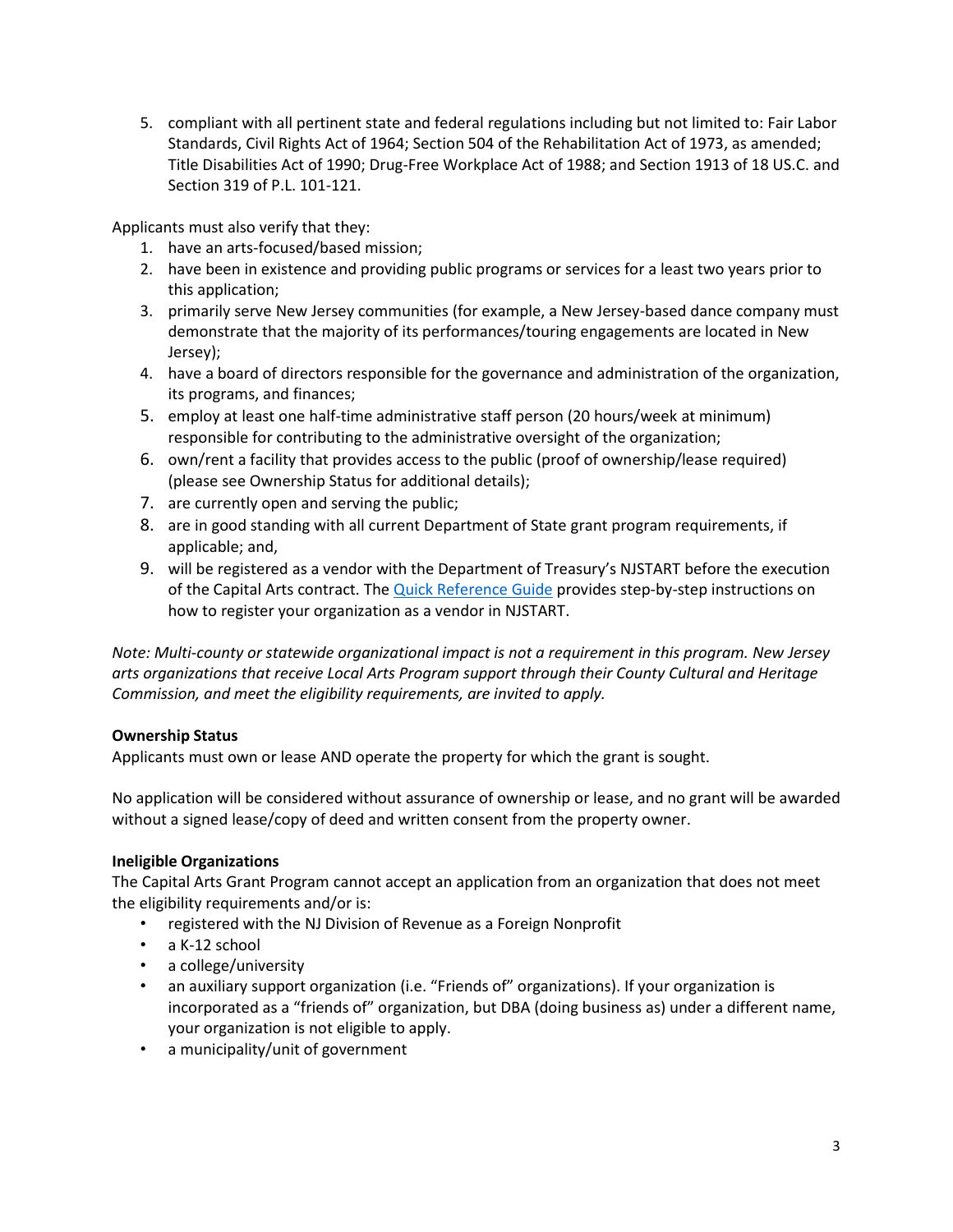If you have a question regarding your organization's eligibility, please contact the appropriate program [officer](https://nj.gov/state/njsca/dos_njsca_about.html) to discuss the requirements and how they apply to your organization.

#### **GRANT REQUESTS AND MATCH REQUIREMENTS**

Applicants may request grant funds up to \$250,000. Grant requests over \$250,000 will not be considered. However, if an organization's project cost exceeds the grant amount requested, the proposal must clearly demonstrate the organization's ability to procure the remaining necessary funds.

#### **Match and Financial Requirements:**

There is no matching requirement for requests under \$100,000. For requests of \$100,000 and above, the project must be supported through a 50% match. In-kind contributions are not eligible toward match requirements.

#### **GRANT CYCLE**

The grant period for runs June 1, 2022 to December 31, 2023 (18-month period). Grant funds must be fully expended and the work must be completed by the end of the grant period.

A Final Report will be due 30 days after the completion of the grant period. Changes to the project scope or budget will not be accepted at the time of final report. If changes are necessary, the Council must be informed and provide consent before any project modifications are implemented.

#### **HOW TO APPLY**

To access and submit the Capital Arts application, an organization must be registered in in the [SAGE](https://njsage.intelligrants.com/Login2.aspx?APPTHEME=NJSAGE) System. The System for Administering Grants Electronically (SAGE) is the State of New Jersey's grant management system. This system requires authorization for access.

If you do not have a username and password please click th[e New User link](https://njsage.intelligrants.com/Module/NJSAGE/Registration2.aspx) to request access to the site. **Please note it can take up to 48 hours for an account to be activated.** Please contact Robert Worshinski at Robert. Worshinski@sos.nj.gov or 609-633-1049 for assistance.

*Note: Access and approval of registration is NOT automatic. It may take up to 48 hours to approve/validate your organization's registration by a system administrator. Therefore, please do not wait to create a new user account.* 

#### **How to access a Capital Arts application:**

Log into SAGE and go to the "View Available Opportunities" section. Click "View Opportunities" under the NJSCA section. Search for the NJSCA 2022 application – "Capital Arts." Click on the "apply now" button to create a new application.

If the application is not visible in the "View Available Opportunities" section, contact Robert Worshinski at 609-633-1049 o[r Robert.Worshinski@sos.nj.gov](mailto:robert.worshinski@sos.nj.gov) and request access to the application.

*Note: Google Chrome is the recommended web browser when using SAGE.* 

*Continued on next page.*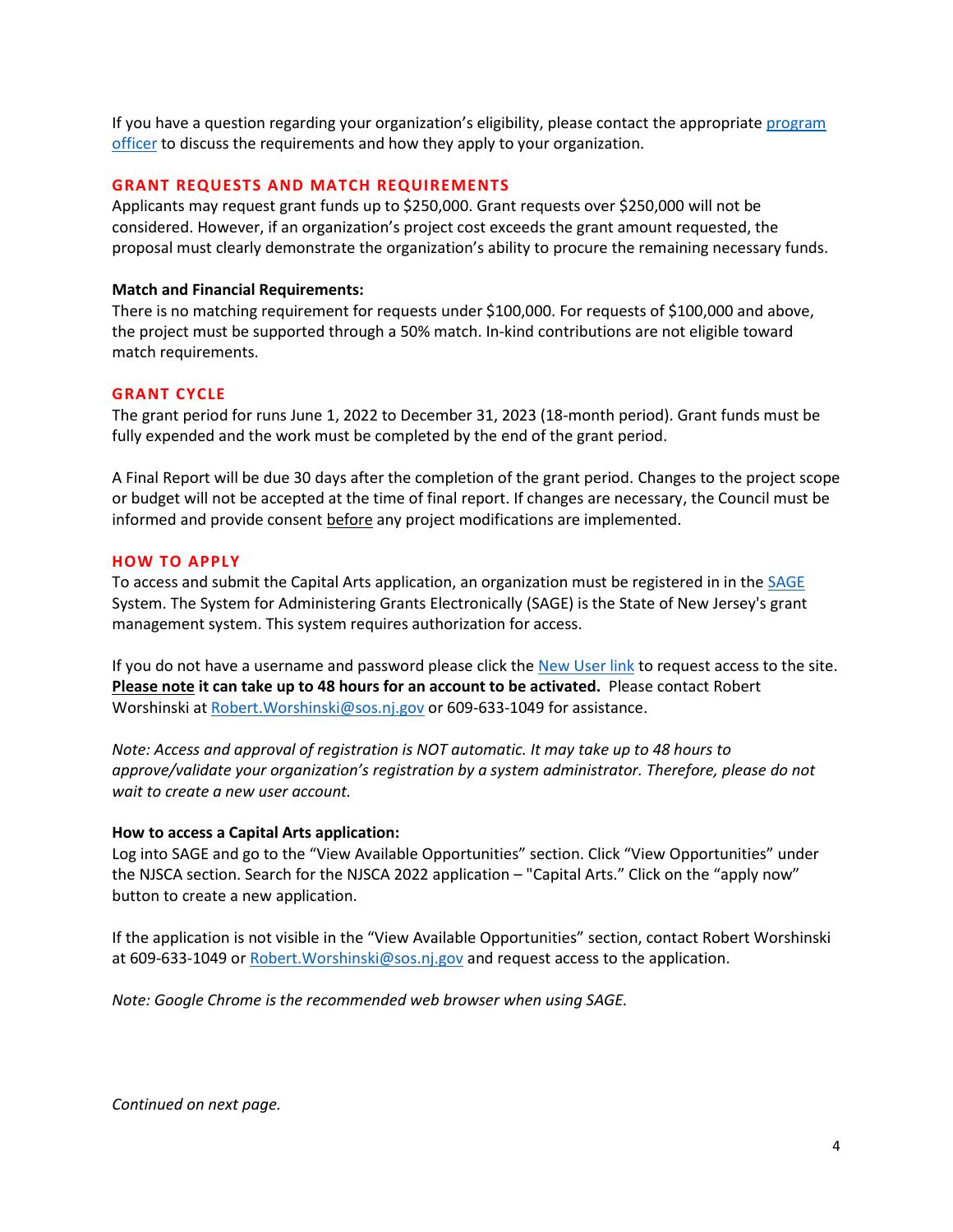# **DEADLINE & SCHEDULE FOR THE CAPITAL ARTS GRANT APPLICATION PROCESS**

Late submissions will not be accepted for any reason including technical/human error. Applicants are strongly urged to submit applications well before the deadline.

# **To register for one or more of the sessions listed below, [please click here.](https://www.state.nj.us/state/njsca/assets/pdf/fy22-capital-arts-technical-assistance-schedule.pdf)**

- **November 16, 2021** Guidelines released to the field
- **November 19, 2021**  Capital Arts Office Hour\* via Zoom, 3:00 p.m.
- **December 3, 2021**  Capital Arts Webinar via Zoom, 3:00 p.m. A recording of the session will be posted on the Council's website.
- **December 8, 2021**  Capital Arts Office Hour\* via Zoom, 3:00 p.m.
- **December 10, 2021**  Capital Arts Office Hour\* via Zoom, 3:00 p.m.
- **December 15, 2021**  Capital Arts Office Hour\* via Zoom, 3:00 p.m.
- **December 17, 2021**  Capital Arts Office Hour\* via Zoom, 3:00 p.m.
- **January 6, 2022 –** Application available in **[SAGE](https://njsage.intelligrants.com/Login2.aspx?APPTHEME=NJSAGE)**
- **January 7, 2022** Capital Arts Office Hour\* via Zoom, 3:00 p.m.
- **January 12, 2022** Capital Arts Webinar via Zoom, 3:00 p.m. A recording of the session will be posted on the Council's website.
- **January 14, 2022** Capital Arts Office Hour\* via Zoom, 3:00 p.m.
- **January 19, 2022** Capital Arts Office Hour\* via Zoom, 3:00 p.m.
- **January 21, 2022** Capital Arts Office Hour\* via Zoom, 3:00 p.m.
- **January 26, 2022** Capital Arts Office Hour\* via Zoom, 3:00 p.m.
- **January 28, 2022**  Capital Arts Office Hour\* via Zoom, 3:00 p.m.
- **February 2, 2022** Capital Arts Office Hour\* via Zoom, 3:00 p.m.
- **February 4, 2022** Capital Arts Office Hour\* via Zoom, 3:00 p.m.
- **February 9, 2022** Capital Arts Office Hour\* via Zoom, 3:00 p.m.
- **February 11, 2022** Capital Arts Office Hour\* via Zoom, 3:00 p.m.
- **February 17, 2022 – Applications due no later than 4:00 PM EST.**
- **March 2022**  Applications are reviewed for eligibility. Incomplete or ineligible applications will not advance to the lottery selection process.
- **April 2022** Grants Committee approves and recommends slate of eligible applications via lottery selection.
- **May 2022** Council takes action on and announces grants.
- **June 1, 2022 to December 31, 2023** Grant period for successful projects.
- **January 31, 2024** Final Report due.

*\*Staff is available to answer general questions about the guidelines and/or application process. Specific questions regarding an organization's application may be best served through a meeting with a program officer. Please consult th[e staff list](https://nj.gov/state/njsca/dos_njsca_about.html) for the appropriate program officer to contact regarding your organization's unique situation.*

Applicants seeking assistance are advised to contact staff well in advance of the application deadline. Prior to contacting a program officer, applicants should read the guidelines thoroughly.

# **Submissions**

An organization may only submit one application per grant application round.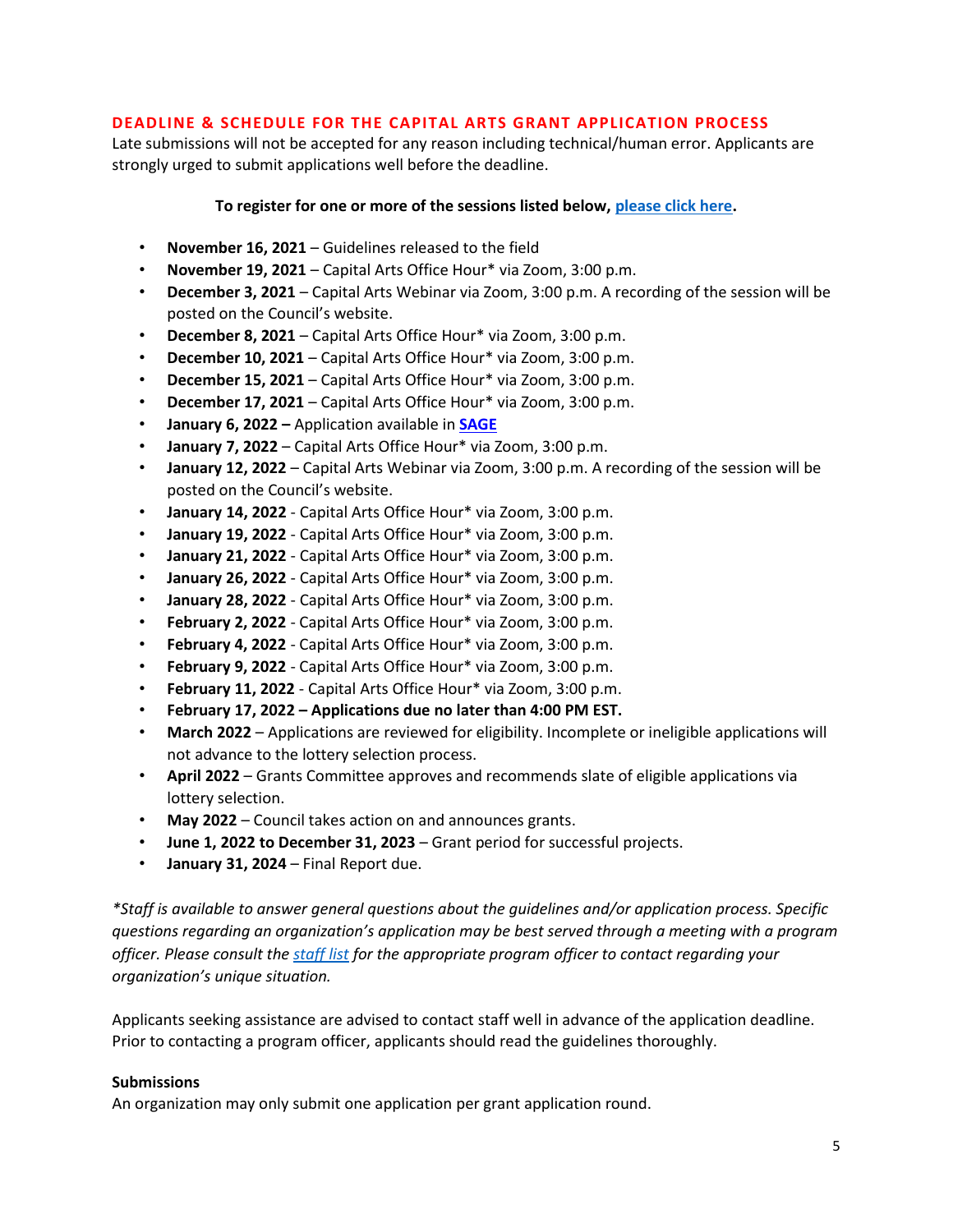# *Note: Submission of an application does not guarantee eligibility or that all requirements have been met.*

# **APPLICATION COMPONENTS**

The application is comprised of forms and charts. Please follow form instructions and upload all the documents/files as PDFs in the order requested. All questions and support materials are required components. "Not applicable" is not an acceptable response in any area of the application.

# **Please note: The application and required support materials must be submitted in English.**

**Narrative Guidelines:** A narrative of no more than 3 pages (approximately 12,500 characters or less) in length that responds to the following narrative topics. Please use the narrative topic headers in the body of your narrative.

# **Organization:**

- 1. Briefly describe your organization, its mission, its major programs, and the audience to be served as context for the project.
- 2. Describe the property's use and accessibility, including hours open to the public.

# **Proposed Project:**

- 1. Fully describe the proposed project.
- 2. How will the proposed project benefit the property's use?
- 3. Discuss why the project is a high priority. Are there any conditions of compelling urgency? What was the self-assessment behind determining the need for the project?
- 4. How will the project be accomplished? What resources (staffing, other funds) will be used? What are the human resources necessary, both internal and external to the organization, such as staff time on the project and consultants?

*Important: Applicants may include in the application the cost of current staff resources dedicated to the project and pro-rated as such, however Capital Arts funds requested cannot be used to cover these costs.* 

If the project will cost more than the grant funds requested, how will the funds or additional resources be obtained and when will these resources be in place? Please be specific and provide documentation (account statements, letter of commitment from additional public or private funding source(s), or fundraising plan).

- 5. What are the specific project outcomes expected?
- 6. How will the improvements made through the project be sustained, independent of future Capital Arts funds?

**Required Support Materials:** Please upload the following materials as PDFs in the order listed. Mailed-in print materials will not be accepted. The maximum PDF file size that can be upload is 13 MB.

1. **FY20 & FY21 Independent Audit or 990/Financial Review** (combined). If the FY21 requirement is not available, please upload a letter explaining the reason and the expected date it will be available.

*Please note: the FY21 requirement must be submitted within six months after the completion of the organization's fiscal year. Failure to comply will result in an ineligible application.*

- 2. **Deed or valid lease** to demonstrate control of the property.
- 3. **Consent letter** signed by the property owner and applicant. If the applicant does not own the property, a Consent Letter confirming support of the project signed by the building/location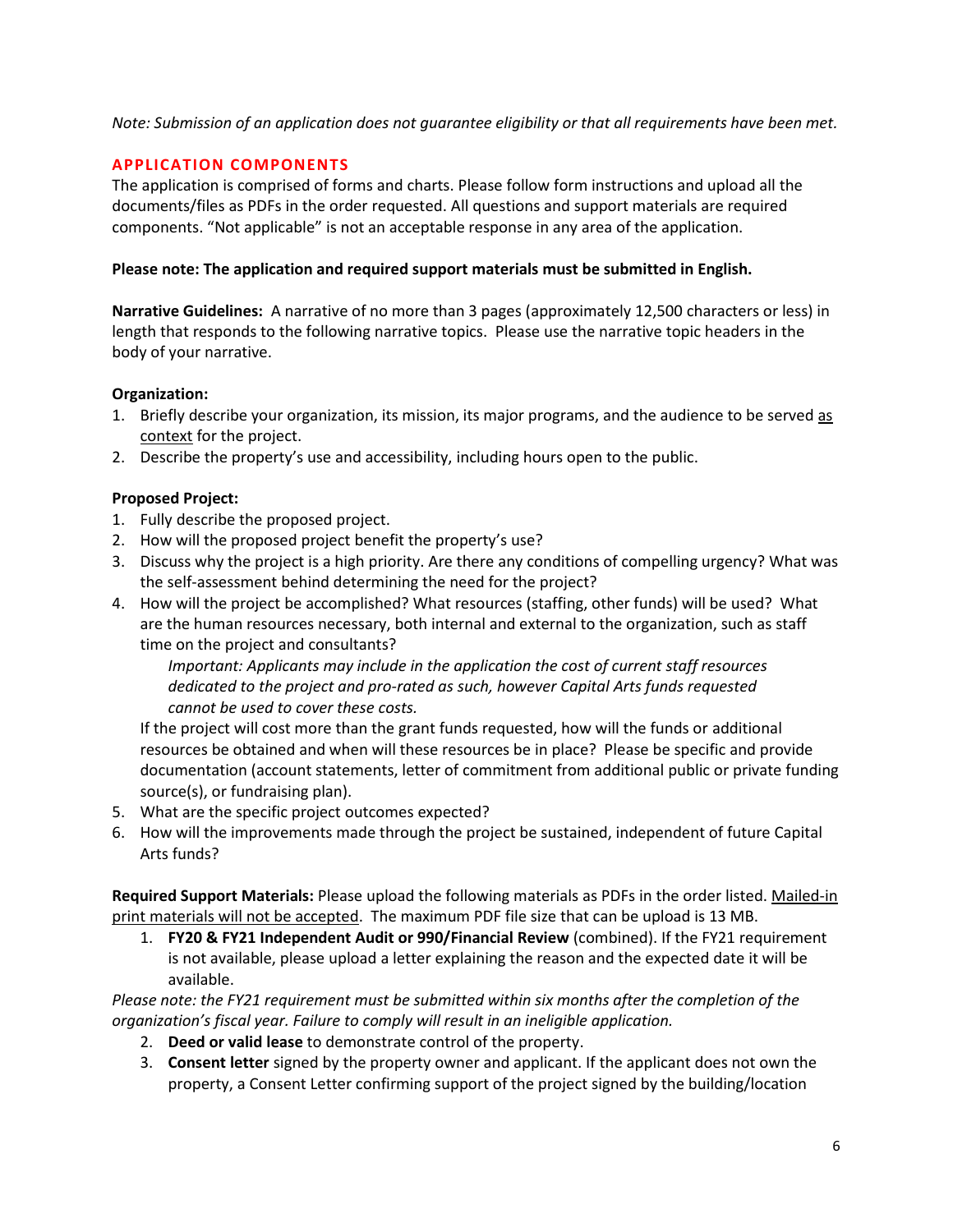owner is required. If the applicant does own the property, a Consent Letter signed by an authorized board official and the applicant is required.

4. **Credentials** of all key project personnel (e.g., project manager and/or general contractor, architect, fundraising consultant, key organizational staff).

*Please note: Architects must be licensed in the State of New Jersey. Other consultants/contractors must demonstrate that they meet or exceed accepted professional qualifications and are licensed in their respective fields.* 

- 5. **Timeline and scope statement** for your project, including the scope-of-work accompanied by dates. Include the project's scope statement or proposal from the consultants and/or contractors who are proposed for the project. The statement should include a summary of the project's scope, a breakdown of the non-construction and construction project costs, and qualifications of professionals on the project team and the project timeline.
- 6. **Photographs:** Upload up to five good–quality images that show the overall property and building(s) and areas of concern for both the exterior and interior. Only PDF or JPG file formats are accepted.
- 7. **Map/Site Plan:** Upload a map, site plan, or sketch that includes all property outbuilding and site features. Only PDF or JPG file formats are accepted.
- 8. **Completed planning documents:** Include any available reports relevant to the proposed project including conditions assessments, preservation plans, engineering studies, feasibility studies, etc. Upload only the executive summary or summary sections, if the document is too large.
- 9. **Construction documents/manual:** If the application includes a request to support construction, include drawings both in plan and elevation with details and the specifications bid manual.
- 10. **Cost estimates:** Include copies of the estimates received in order to develop the project budget.

*Please note: You will receive an e-mail confirmation from SAGE when your application is successfully submitted.* 

# **REVIEW PROCESS**

The Arts Council will administer the application and selection process for these grants. All applications received by the deadline will be reviewed against the listed criteria for eligibility. Applications that have been deemed complete and eligible will be placed into a random lottery selection system. Grants will be awarded to applicants selected by the lottery distribution order until the fund is depleted.

The following criteria is used to determine application eligibility:

- 1. The applicant meets all eligibility requirements set forth in the guidelines.
- 2. The proposed project meets all eligibility requirements set forth in the guidelines.
- 3. The project budget and schedule fit within the parameters set forth in the guidelines and are realistic and feasible based on the work proposed for funding.
- 4. The organization demonstrates the ability to execute the project successfully through the required project planning documents and credentialed human resources.
- 5. The funds required to cover project costs greater than the funding request are secured, if applicable.
- 6. The required match is secured, if applicable.
- 7. The applicant is prepared to prove the project is in compliance with all state and local safety regulations and permitting requirements by providing written compliance confirmation from the municipality and architect/general contractor.
- 8. The entire application is complete, all questions answered, all charts complete, and all support materials are accounted for and properly uploaded.